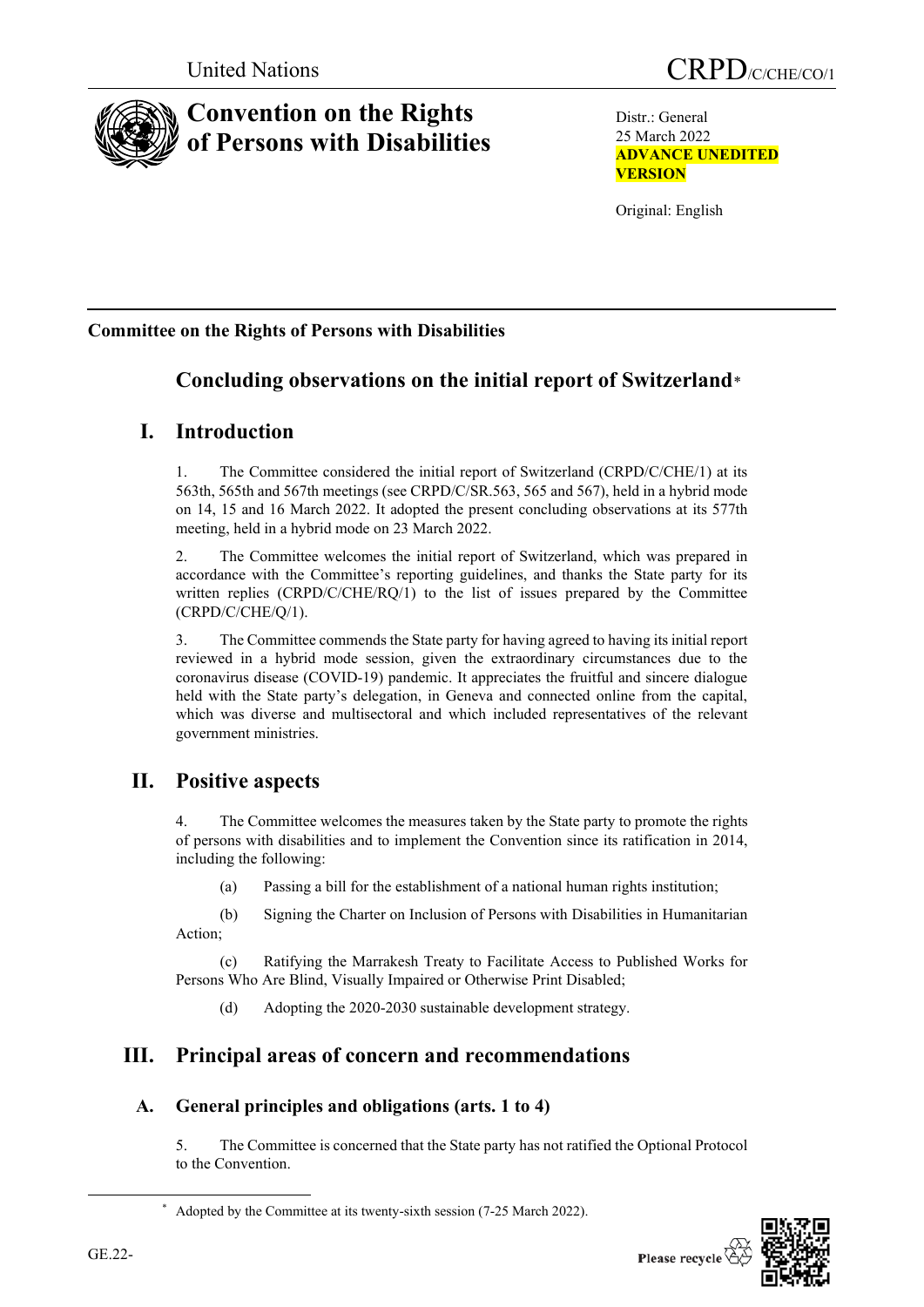### **6. The Committee recommends that the State party ratify the Optional Protocol to the Convention.**

7. The Committee is concerned about:

(a) The lack of harmonization of the legislation and policy framework with the Convention, including the human rights model of disability;

The use of language that devalues persons with disabilities, such as "invalid" and "helplessness", in the legislative and policy framework, including in the Federal Constitution, and the Invalidity Insurance and disability entitlements systems;

(c) The absence of an overall strategy for implementing the Convention in all areas of life.

**8. The Committee recommends that the State party**:

**(a) Harmonize its disability legal and policy framework with the Convention across federal, cantonal and municipal levels, by integrating the human rights model of disability in its laws, regulations and practices, including the Invalidity Insurance and disability entitlements system;**

**(b) Eliminate from its legislation and policy framework, across federal, cantonal and municipal levels, all devaluing language in reference to persons with disabilities, and replace it with terminology that respects the dignity of persons with disabilities;**

**(c) Adopt a comprehensive disability strategy and action plan for implementing all Convention rights across all levels of government, and strengthen coordination and cooperation among entities at the federal, cantonal and municipal levels.**

9. The Committee notes with concern:

(a) The lack of involvement of persons with disabilities through their representative organizations, including diverse organisations of persons with disabilities, in decision-making processes concerning laws, policies and programmes, including in the implementation of the 2030 Agenda for Sustainable Development and its Sustainable Development Goals;

The lack of financial and other resources available to the diversity of organizations of persons with disabilities to promote the effective participation and inclusion of persons with disabilities in all aspects of society;

(c) The lack of accessibility to information about public policy and decisionmaking processes, and limited opportunities to participate at all stages of these processes.

**10. The Committee recalls its general comment No. 7 (2018) and recommends that the State party:**

**(a) Establish mechanisms at the federal, cantonal and municipal levels to ensure effective support and consultations with diverse organizations of persons with disabilities, including representative organizations of persons with intellectual disabilities, autistic persons, persons with psychosocial disabilities, women with disabilities, children with disabilities, intersex persons and lesbian, gay, bisexual, transgender persons with disabilities, in the design, reporting and monitoring of legislation and policies aimed at implementing the Convention and the Sustainable Development Goals;** 

**(b) Ensure that adequate financial and other necessary resources are available for the diversity of organizations of persons with disabilities, and that they have access to independent and self-managed funding to strengthen their capacity to independently promote their effective participation and inclusion in society;**

**(c) Provide organizations of persons with disabilities with accessible information, including information in Easy Read and sign languages, and ensure an**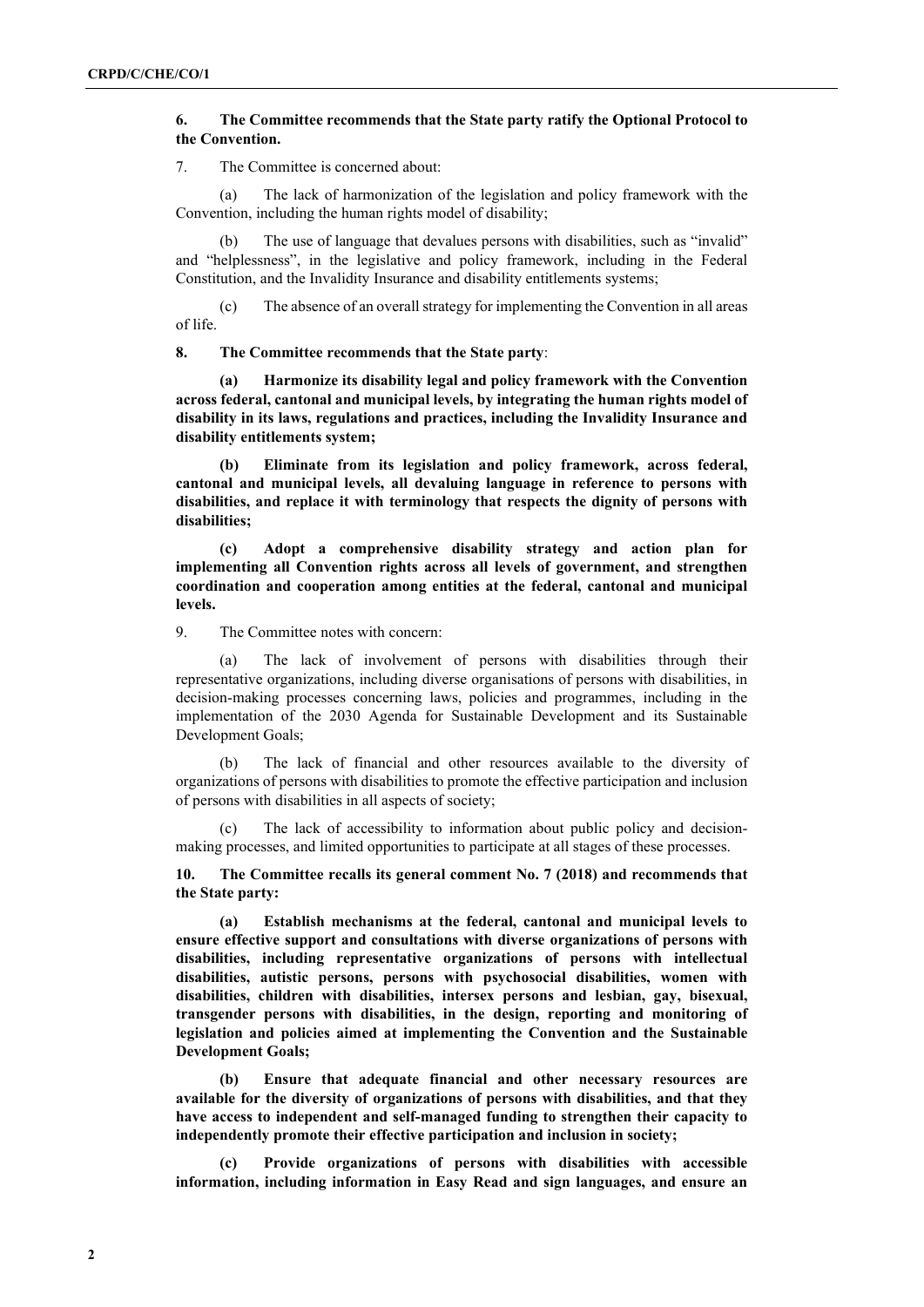**adequate timeframe for their participation at all stages of law, policy and decisionmaking processes.**

#### **Equality and non-discrimination (art. 5)**

11. The Committee notes with concern the lack of harmonisation of the Convention equality provisions across federal, cantonal and municipal levels, in particular protection from direct, indirect, multiple and intersectional discrimination and the denial of reasonable accommodation by State and non-State actors in all areas of public life, and the lack of a right of action and access to a remedy.

**12. Recalling its general comment No. 6 (2018), the Committee recommends that the State party adopt measures to harmonise legislation at the federal, cantonal and municipal levels to ensure comprehensive uniform protection for all persons with disabilities, to ensure that all the elements of the CRPD standard of non-discrimination are included, and to ensure a right of action and access to a remedy.**

#### **Women with disabilities (art. 6)**

13. The Committee notes with concern:

The lack of measures taken to promote gender equality in disability-related legislation and policies and to promote the rights of women and girls with disabilities in gender equality legislation and policies;

(b) The lack of effective consultations with and involvement of women and girls with disabilities in legislation and policies on gender equality and international cooperation.

**14. Recalling its general comment No. 3 (2016), the Committee recommends that the State party:** 

**(a) Mainstream the rights of women and girls with disabilities into all gender equality and disability-related legislation and policies, including the action plan for gender equality 2030, as well as international cooperation and humanitarian initiatives aimed at promoting gender equality;**

**(b) Ensure close consultation and active involvement of women and girls with disabilities in order to comprehensively include their rights in the national action plan for implementation of the Council of Europe's Convention on Preventing and Combating Violence against Women and Domestic Violence (Istanbul Convention);**

**(c) Promote the effective participation of women and girls with disabilities through their representative organizations in the design, implementation and monitoring of all gender equality strategies and programmes on international cooperation, including in the review of the 2017 strategy on gender equality and women's rights;** 

**(d) In close cooperation with the federal office for the equality of people with disabilities and the federal office for gender equality, establish and adequately resource a federal mandate to ensure implementation of the rights of women and girls with disabilities.**

#### **Children with disabilities (art. 7)**

15. The Committee notes with concern:

(a) That the scope and application of the Swiss concept "good of the child" does not adhere to the principle and standard of the "best interests of the child" contained in the Convention leading to inadequate decisions in matters concerning children with disabilities;

(b) That children with disabilities face multiple and intersecting forms of discrimination;

(c) The lack of accessible complaints and redress mechanisms for children with disabilities who have experienced discrimination, and that the ombudsman's office for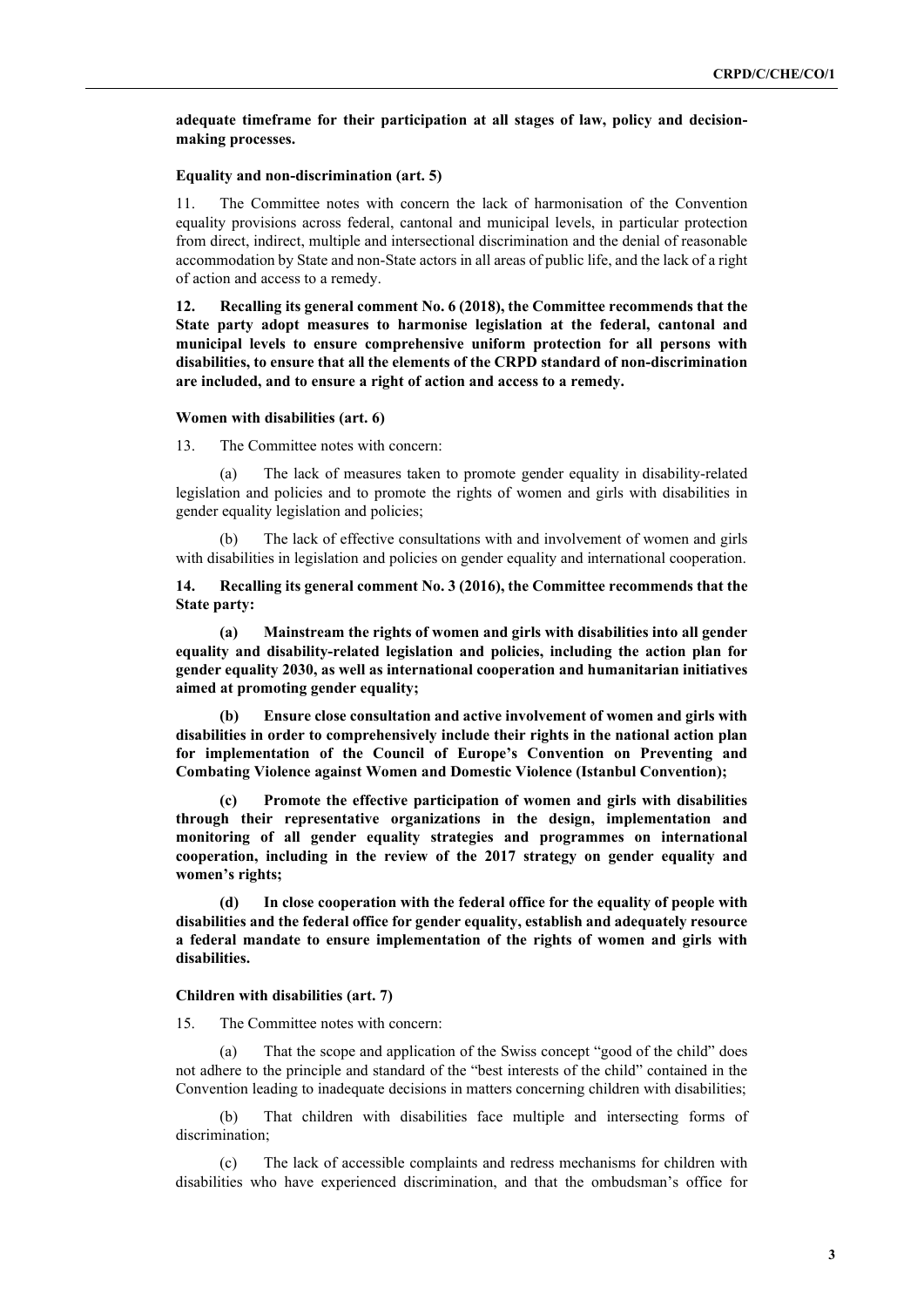children's rights, when established, will not have a mandate to receive and investigate complaints from children;

(d) Insufficient measures to ensure that the views of children with disabilities are heard in all decisions affecting them, including in criminal and asylum proceedings.

**16. The Committee recommends that the State party:**

**(a) Strengthen the concept of the "good of the child" to ensure that it adheres to the standard of "best interests of the child" at international law, develop guidelines for its application, and ensure that in matters concerning children with disabilities that its application is in line with the human rights model of disability;**

**(b) Ensure that law and policy on children's rights is inclusive of and protects all children with disabilities, including children with psychosocial and intellectual disabilities, autistic children, undocumented children and migrant, refugee and asylumseeking children with disabilities, from all forms of discrimination;** 

**(c) Adopt a strategy to ensure the inclusion of children with disabilities in all areas of life, and to foster safe and nurturing environments respectful of the life and dignity of children with disabilities, on an equal basis with other children;**

**(d) Establish the ombudsman office for children's rights and ensure that it is accessible and inclusive for all children with disabilities, has a mandate to regularly monitor and evaluate progress at the federal, cantonal and municipal levels in the fulfilment of the rights of children with disabilities under the Convention and to receive, investigate and address complaints from children with disabilities;**

**(e) Establish mechanisms that respect the evolving capacity of children with disabilities to ensure that they can form their own views and express them freely in all matters affecting them, including in criminal and asylum proceedings; and ensure that their views are given due weight in accordance with their age and maturity and that they receive disability- and age-appropriate support to realize that right.**

#### **Awareness-raising (art. 8)**

17. The Committee notes with concern:

(a) The lack of awareness about the dignity and rights of persons with disabilities in society and in the media, and widespread negative media portrayal of persons with disabilities;

(b) The over reliance on civil society organizations to conduct awareness-raising activities on the rights of persons with disabilities;

(c) Discriminatory attitudes, negative stereotypes and prejudices towards persons with disabilities, including autistic persons and persons with psychosocial or intellectual disabilities.

**18. The Committee recommends that the State party, in close consultation and active involvement of persons with disabilities:**

**(a) Adopt a national strategy across federal, cantonal and municipal levels in order to eliminate negative stereotypes, prejudices and harmful practices against persons with disabilities;** 

**(b) Implement comprehensive awareness-raising programmes, including training, on the rights of persons with disabilities and the human rights model of disability for policymakers, the judiciary, law enforcement officers, the media, educators, professionals working with and for persons with disabilities, the general public and families of children with disabilities;** 

**(c) Introduce training and awareness-raising modules about the rights of persons with disabilities at all levels of education and in all accessible formats in order to foster respect for the dignity and rights of all persons with disabilities.**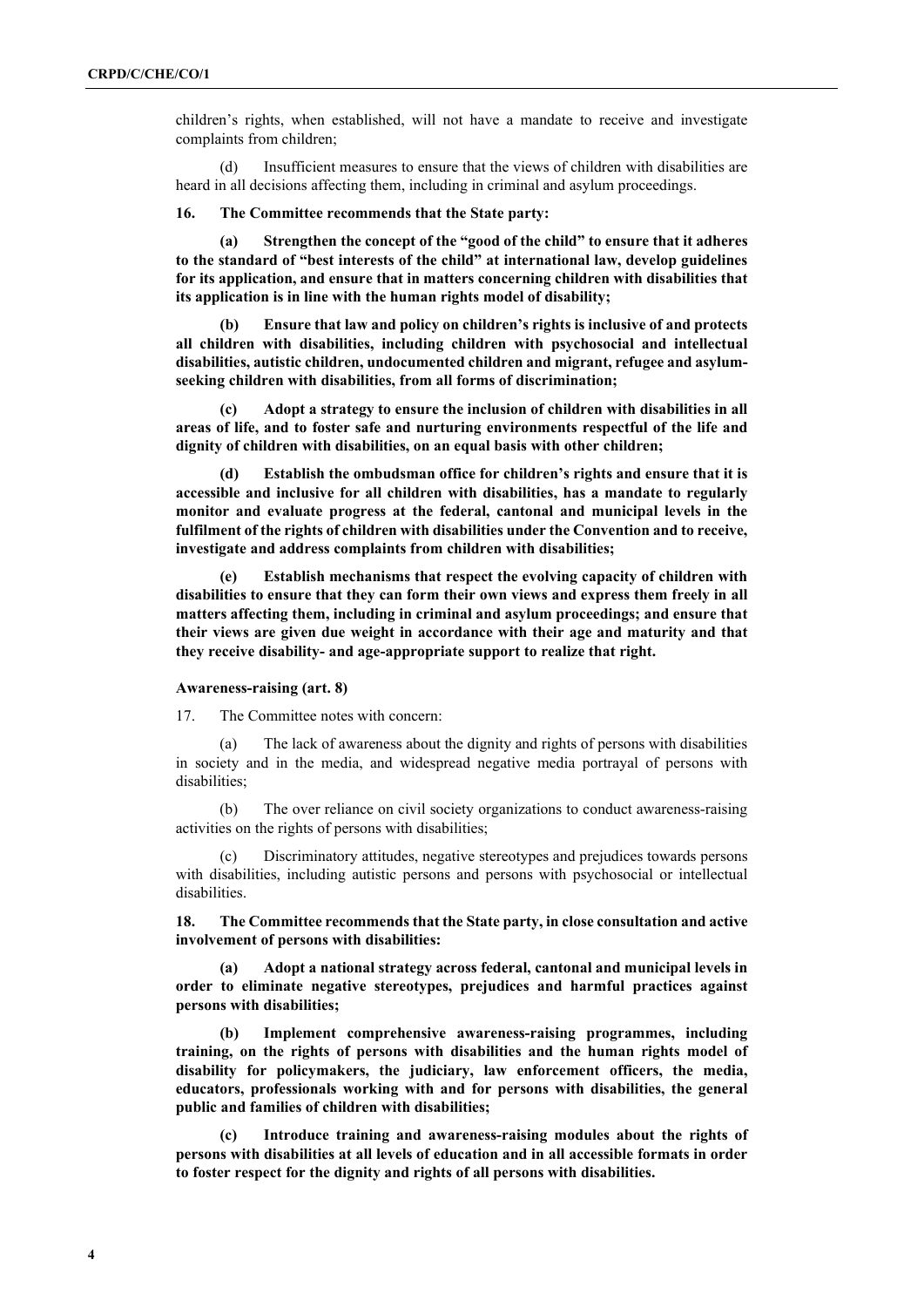#### **Accessibility (art. 9)**

19. The Committee notes with concern:

(a) The lack of a comprehensive accessibility strategy to harmonise accessibility obligations across federal, cantonal and municipal levels, to embed universal design standards and to encompass all access domains including public transport, buildings and facilities, public spaces, services, construction, and physical, information, communication, and digital access;

(b) The narrow scope of the Disability Discrimination Act, which lowers the standard of Convention obligations and which does not cover facilities and services provided to the public by private entities;

(c) That the increased application of EU standards establishes lower accessibility requirements and reduces the capacity of persons with disabilities and their representative organisations to advocate for the higher level of obligation within the Convention.

**20. Recalling its general comment No. 2 (2014), the Committee recommends that the State party:**

**(a) Adopt an accessibility strategy, in close consultation with organizations of persons with disabilities, to harmonise accessibility across all levels of government, to embed universal design standards and to ensure access to all domains;** 

**(b) Amend the Disability Discrimination Act to extend its scope to cover all buildings, irrespective of the need for renovation, to cover all residential buildings regardless of the number of residential units and to extend coverage to facilities and services that are open or provided to the public by private entities;** 

**(c) Address the inconsistency between EU accessibility standards, Swiss disability equality law and obligations under the Convention.** 

#### **Right to life (art. 10)**

21. The Committee notes with concern that the guidelines of the Swiss Academy of Medical Sciences on "resuscitation decisions" do not sufficiently protect the right to life of persons with disabilities.

**22. The Committee recommends that the State party develop human rights-based, decision-making guidelines, in consultation with organizations of persons with disabilities, to ensure resuscitation decisions do not discriminate on the basis of disability.**

#### **Situations of risk and humanitarian emergencies (art. 11)**

23. The Committee notes with concern:

(a) The lack of inclusion of the specific needs of persons with disabilities within disaster risk reduction plans and strategies to protect persons with disabilities in situations of risk and humanitarian emergencies, as well as insufficient measures to involve persons with disabilities in the formulation of such plans and strategies;

(b) The lack of an implementation plan for the Charter on the Inclusion of Persons with Disabilities in Humanitarian Action;

(c) The lack of a proactive response to the specific needs of persons with disabilities in regard to COVID-19, including the lack of information to the public, transport authorities and the media regarding mask exemptions resulting in the constant vilification of autistic persons with exemptions.

#### **24. The Committee recommends that the State party:**

**(a) Ensure that disaster risk reduction plans and strategies at the federal, cantonal and municipal levels are formulated with persons with disabilities and explicitly respond to their specific needs in all situations of risk, in line with the Convention and the Sendai Framework for Disaster Risk Reduction 2015-2030;**

**5**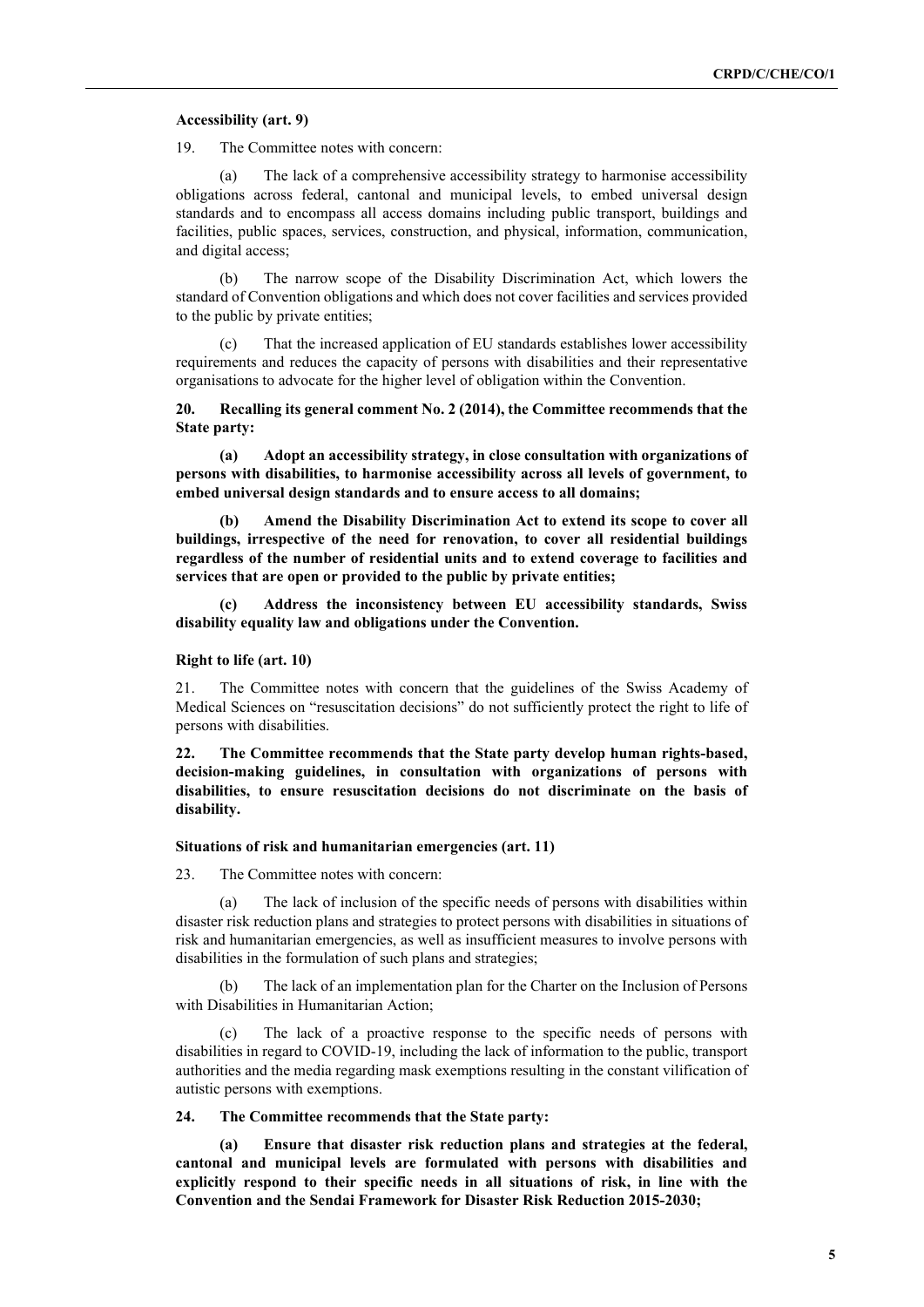**(b) Adopt an action plan to implement the Charter on the Inclusion of Persons with Disabilities in Humanitarian Action with clear and measurable objectives and indicators including for Disaster Risk Reduction, in close consultation and active involvement of organizations of persons with disabilities, and in line with the IASC Guidelines on the Inclusion of Persons with Disabilities in Humanitarian Action;**

**(c) Ensure disability inclusive COVID-19 response and recovery plans, strengthen cooperation with organisations of persons with disabilities, and ensure that information on pandemic measures, including mask exemptions, is provided to the public, relevant authorities and the media.** 

#### **Equal recognition before the law (art. 12)**

25. The Committee notes with concern:

(a) The lack of recognition of the right of persons with disabilities to equality before the law, including the existence of laws denying or restricting the legal capacity of persons with disabilities and placing them under guardianship;

(b) The absence of measures to support persons with disabilities to exercise their legal capacity on an equal basis with others.

**26. Recalling its general comment No. 1 (2014), the Committee recommends that the State party:**

**(a) Amend the Civil Code and the law of the protection of the adult to repeal any laws and associated policies and practices that have the purpose or effect of denying or diminishing the recognition of any person with disabilities as a person before the law;** 

**(b) Develop and implement, in close consultation and active involvement of persons with disabilities and their representative organisations, a nationally consistent supported decision-making framework that respects the will and preference and individual choices of persons with disabilities.**

#### **Access to justice (art. 13)**

27. The Committee notes with concern:

(a) Barriers in access to justice for persons with disabilities, including the accessibility of administrative tribunals and courts, financial risks of taking action, the availability of accessible information and communications and the lack of procedural accommodations to facilitate effective participation in legal proceedings;

(b) The lack of understanding and application of the standards and principles of the Convention in judicial and administrative procedures;

(c) That persons with disabilities deemed "incapable of discernment" are not provided with procedural accommodations and reasonable accommodation in order to facilitate their effective role as participants in legal proceedings on an equal basis with others.

#### **28. The Committee recommends that the State party:**

**(a) Ensure access to judicial and administrative facilities, including through universal design, and the provision of alternative and augmentative means of information and communication for use throughout legal proceedings, such as Braille, sign language, accessible digital formats, Easy Read and audio and video transcription;**

**(b) Strengthen federal and cantonal procedural regulations to ensure the provision of procedural and age-appropriate accommodations across all levels of the justice system;**

**(c) Develop professional development programmes for the judiciary, judicial and administrative professionals and other relevant government officials on the provisions of the Convention and the human rights model of disability and their implementation in domestic law;**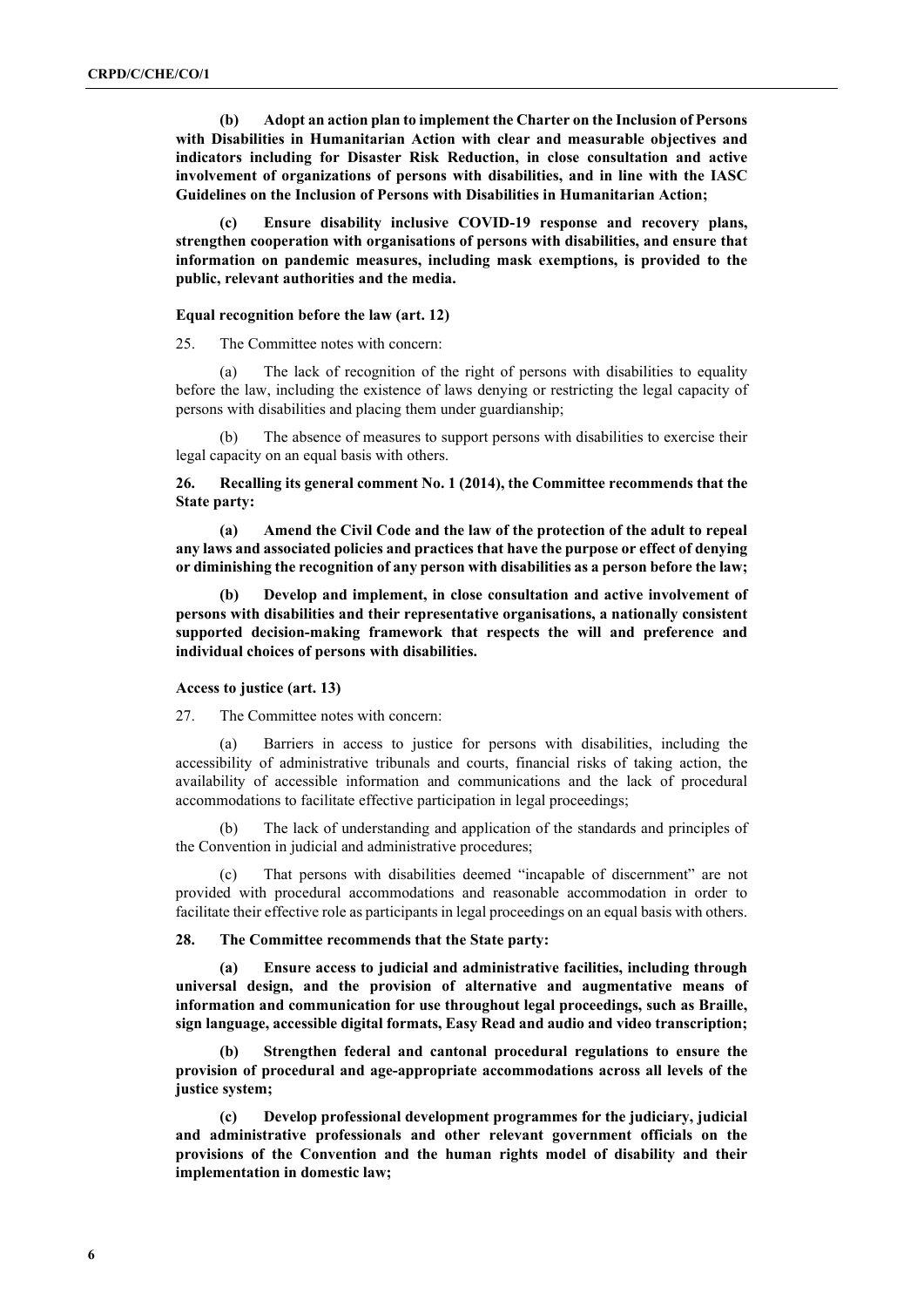## **(d) Repeal legislation that restricts the legal capacity of persons with disabilities, and guarantee their access to justice on an equal basis with others, including throughout judicial proceedings.**

#### **Liberty and security of the person (art. 14)**

29. The Committee notes with concern:

(a) Legal provisions that allow for the involuntary detention and treatment of persons with psychosocial or intellectual disabilities, and the increase in the number of persons in care-related hospitalization;

(b) The placement of children in institutions by child protection authorities and their placement in psychiatric facilities under adult protection provisions;

The lack of a clear position opposing the draft additional protocol to the Convention for the Protection of Human Rights and Dignity of the Human Being with regard to the Application of Biology and Medicine.

#### **30. The Committee recommends that the State party:**

**(a) Review and repeal all legal provisions, policies and practices that allow for the involuntary deprivation of liberty on the basis of disability;** 

**(b) Prevent the placement of children with disabilities in institutions, psychiatric facilities or care-related hospitalization, and cease the application of adult protection provisions for children;** 

**(c) Be guided by its obligations under article 14 of the Convention and the Committee's guidelines on the right to liberty and security of persons with disabilities (A/72/55, annex) and oppose the adoption of the draft additional protocol to the Convention for the Protection of Human Rights and Dignity of the Human Being with regard to the Application of Biology and Medicine. The State party should implement its obligations under the Convention on Human Rights and Biomedicine in a manner compatible with the human rights model of disability.**

**Freedom from torture and cruel, inhuman or degrading treatment or punishment (art. 15)**

31. The Committee notes with concern the use of forced medical procedures and treatment, chemical, physical and mechanical restraints, isolation and seclusion in prisons, residential care facilities and psychiatric institutions.

**32. The Committee recommends that the State party:**

**(a) Eliminate in law, policy and practice all forms of forced medical procedures and treatment, and the use of chemical, physical and mechanical restraints, isolation and seclusion;**

**(b) Ensure that the National Commission for the Prevention of Torture has sufficient human, technical and financial resources, monitoring mechanisms based on Convention standards and principles and that it actively involves persons with disabilities, including children with disabilities, through their representative organizations.** 

#### **Freedom from exploitation, violence and abuse (art. 16)**

33. The Committee notes with concern:

(a) The reported high incidence of exploitation, violence and abuse against persons with disabilities, including in institutions, and in particular women and children with disabilities;

(b) The lack of a rigorous evidence base and comprehensive data on the prevalence of exploitation, violence and abuse against all persons with disabilities, including older women, children and refugees with disabilities; and the omission of women with disabilities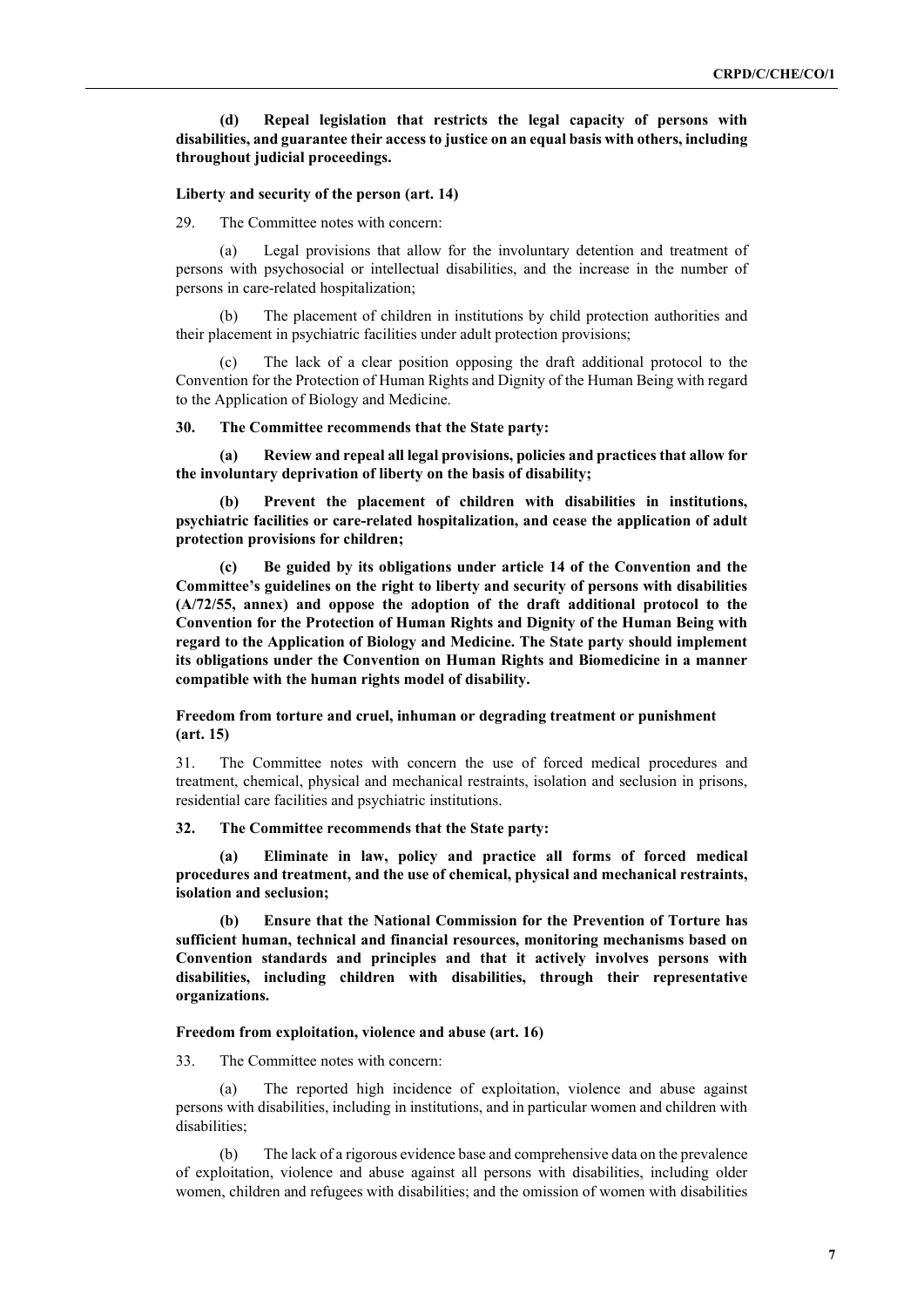from the prevalence study on violence against women and domestic violence under the Action Plan for Equality 2030;

(c) The lack of accessible victim support services; lack of accessible information on support services and reporting mechanisms; lack of accessible reporting mechanisms, including independent reporting systems in institutions; and lack of expertise, accessibility and reasonable accommodation provided by judicial authorities.

**34. The Committee recommends that the State party:**

**(a) Strengthen measures to prevent and combat all forms of violence, including stigma and stereotypes, against persons with disabilities and provide them with accessible, age-appropriate information about forms of violence and the complaint mechanisms and redress available to them;**

**(b) Develop a robust evidence base on exploitation, violence and abuse against adults and children with disabilities including through comprehensive disability inclusive research and prevalence studies; and include women and girls with disabilities in the prevalence study on violence against women and domestic violence;** 

**(c) Develop strategies at the federal and cantonal levels to ensure accessibility of victim support services, information on support services and reporting mechanisms; accessibility and independence of reporting mechanisms, including in institutions; and professional development programmes for relevant judicial and administrative officers on the human rights model of disability, accessibility and reasonable accommodation;**

**(d) Ensure that all persons with disabilities, including older women, children, refugees and persons living in institutions, have access to confidential mechanisms for reporting violence; that reports of exploitation, violence and abuse, including in institutions are promptly investigated; that perpetrators are prosecuted and punished; and that remedies for victims of violence, including redress, reparations and recovery are provided.**

#### **Protecting the integrity of the person (art. 17)**

35. The Committee notes with concern:

(a) That persons over 16 years of age assessed as "incapable of discernment" can be sterilized under legal provisions that authorise sterilisation procedures; and the lack of data and redress for such procedures;

The lack of uniform cantonal protection against the practice of "packing" that is applied to autistic children;

(c) That intersex persons can be subject to unnecessary and irreversible medical and/or surgical interventions, including during infancy or childhood; and the lack of ongoing health care, psychosocial support and social reintegration for intersex persons who have been subject to intersex genital mutilation and no access to redress.

**36. The Committee recommends that the State party:**

**(a) Prohibit the sterilisation of persons with disabilities without their consent, repeal legal provisions that allow substituted consent by third parties for sterilisation procedures, collect disaggregated data on the sterilisation procedures, and implement measures for redress and support to persons with disabilities who are victims of forced sterilisation;** 

**(b) Prohibit the practice of "packing" across all cantons, and adopt measures for recovery and redress for children who have been subjected to these treatments;**

**(c) Adopt clear legislative provisions that explicitly prohibit the performance of unnecessary and irreversible medical interventions, including surgical, hormonal or other medical procedures, on intersex infants and children; provide adequate counselling and support for families of intersex children; extend the statute of limitations to enable criminal and civil remedies; and provide health care and**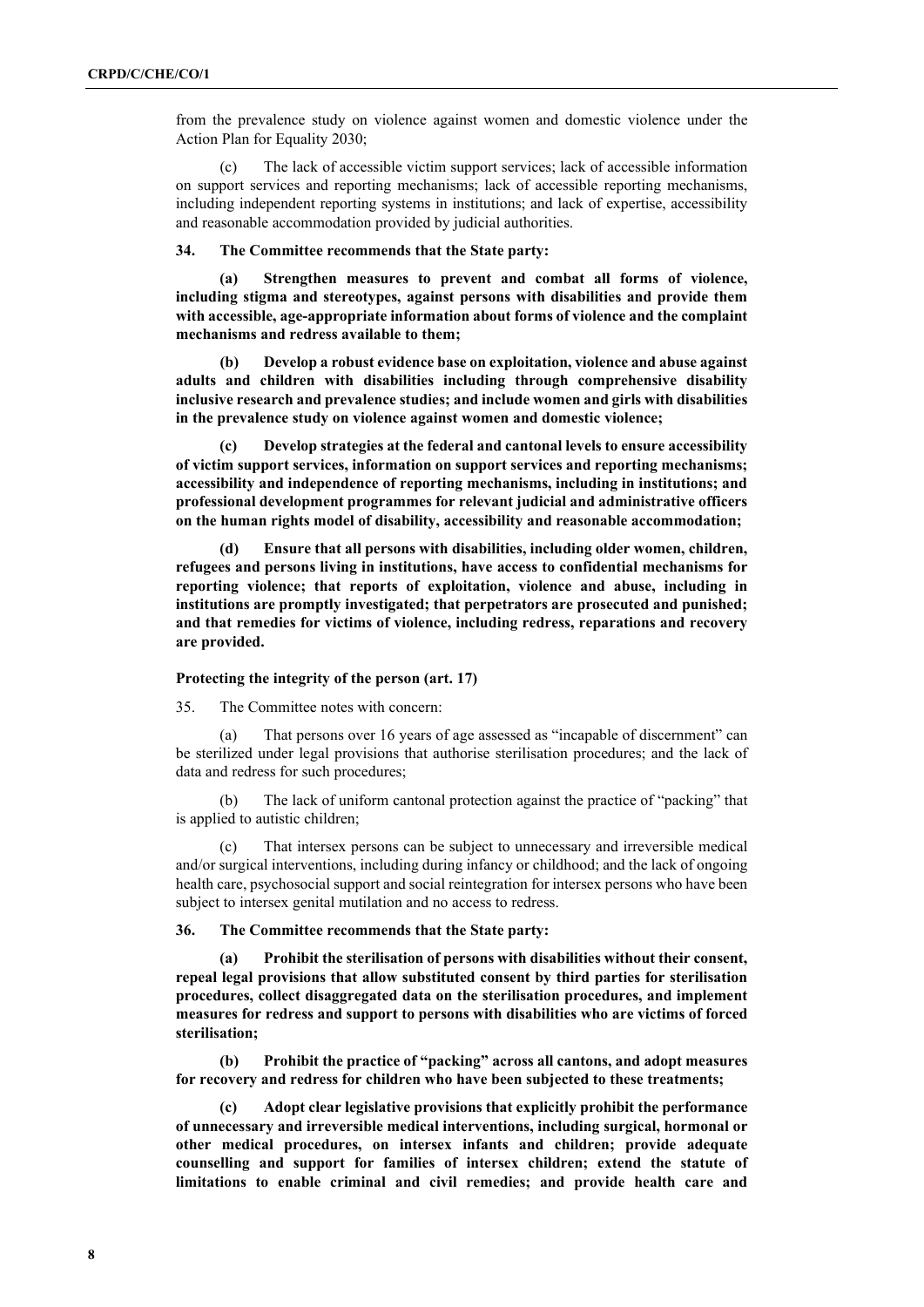### **psychosocial support to intersex persons who have been subjected to intersex genital mutilation.**

#### **Liberty of movement and nationality (art. 18)**

37. The Committee notes with concern:

(a) The lack of access to specialised medical care, infrastructure and facilities, communications, reasonable accommodation and qualified personnel to provide support to asylum seekers with disabilities in Federal Asylum Centres, and the disproportionate use of force by security personnel;

(b) The lack of accessible information and procedural accommodations for asylum procedures;

(c) The requirements for financial independence under federal migration law that impacts on the ability of persons with disabilities to obtain and maintain residence permits or seek family reunification.

**38. The Committee recommends that the State party:**

**(a) Establish, as a matter of priority, and in consultation with organisations of persons with disabilities, the proposed single point of contact for asylum-seekers with disabilities in Federal Asylum Centres and finalise the guidelines for persons with 'special needs'; ensure that these facilitate access to specialised medical care, infrastructure and facilities, accessible communications, reasonable accommodation and qualified support personnel; and prevent the use of force by security personnel;**

**(b) Ensure the guidelines for persons with "special needs" are based on the standards and principles of the Convention, including in areas of access to information and the provision of procedural accommodations;** 

**(c) Review the impact of the requirement for financial independence under federal migration law for persons with disabilities, including how disability is understood and recognised by the courts, with the aim of removing or amending this requirement.**

**Living independently and being included in the community (art. 19)**

39. The Committee notes with concern:

(a) The institutionalization of adults and children with disabilities, including persons with intellectual or psychosocial disabilities and autistic persons, and reports of violence and abuse in these institutions;

(b) The absence of a system to provide individualized support and personal assistance for living independently in the community, and the shortage of affordable and accessible housing in the community for persons with disabilities.

**40. Recalling its general comment No. 5 (2017), the Committee recommends that the State party, in close consultation with organizations of persons with disabilities, including women with disabilities:**

**(a) Develop a strategy and action plan to end, as a matter of priority, the institutionalization of all persons with disabilities, including in small residential homes, with measures to prevent trans-institutionalisation and to support the transition from institutions to life in the community, with specific timeframes, human, technical and financial resources, and clear responsibilities for implementation and independent monitoring;**

**(b) Establish personal assistance supports and services for persons with disabilities to live independently in the community; and ensure access for persons with disabilities to affordable and accessible housing in the community on the basis of individual choice.**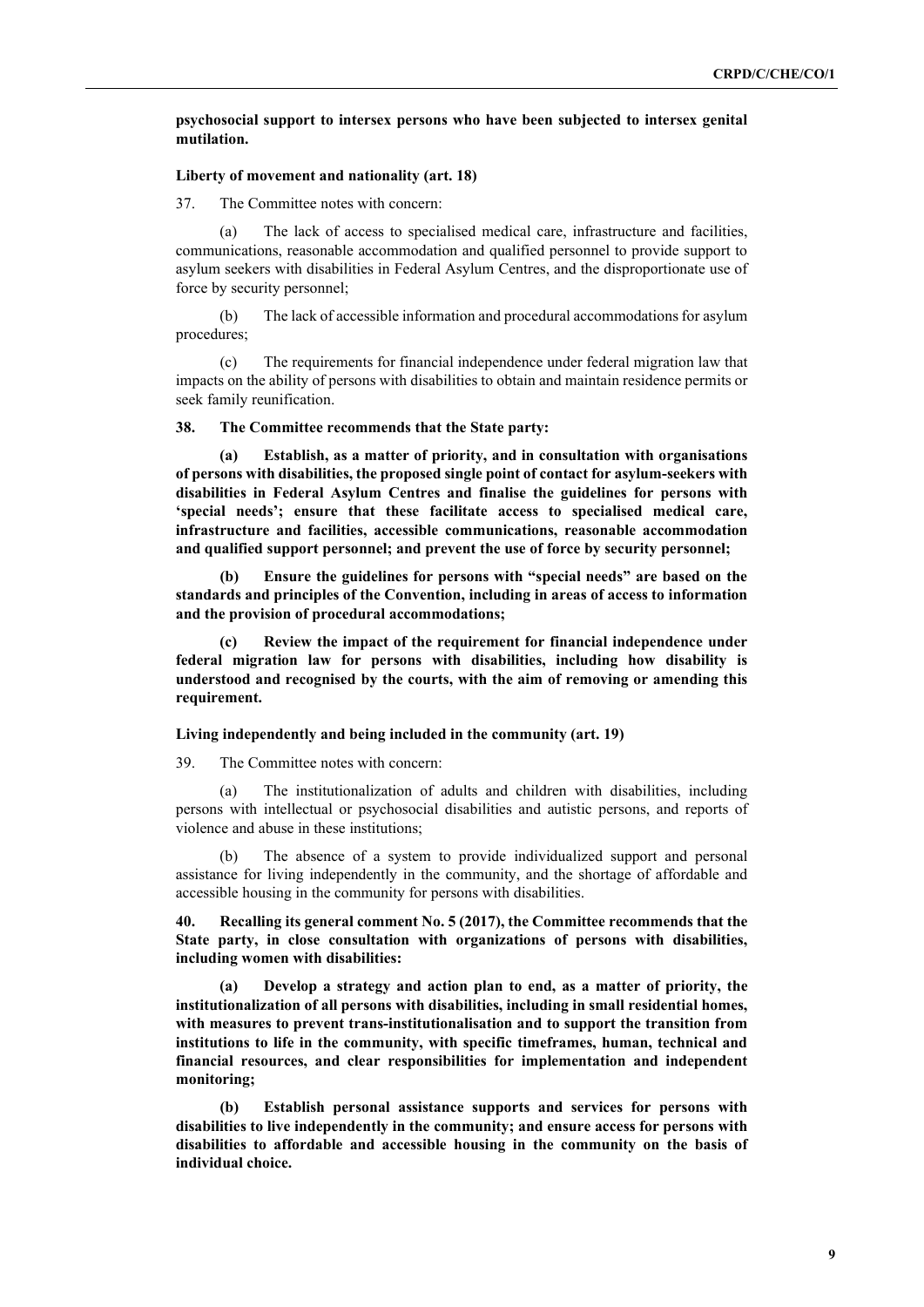#### **Freedom of expression and opinion, and access to information (art. 21)**

41. The Committee notes with concern:

(a) The lack of recognition of the three Swiss sign languages as official languages;

(b) Barriers faced by persons with disabilities in gaining access to public information and communications, including on websites and media services.

#### **42. The Committee recommends that the State party:**

**(a) Recognise the three Swiss sign languages as official languages at both federal and cantonal levels, promote access to and the use of sign languages in all areas of life, ensure the availability of qualified sign language interpreters, and ensure close consultation and engagement with the deaf community especially in schools, universities and other settings;**

**(b) Develop legally binding information and communications standards at federal, cantonal and municipal levels to ensure the accessibility of information provided to the public, including at public events and on websites, television and media services;**

**(c) Allocate sufficient funding for the development, promotion and use of accessible communication formats such as Braille, deaf-blind interpretation, sign language, Easy Read, plain language, audio-description, captioning and tactile, augmentative and alternative means of communication.**

#### **Respect for privacy (art. 22)**

43. The Committee notes with concern:

(a) The unnecessarily large amount of personal data required from persons with disabilities who apply for social insurance and other entitlements;

(b) The lack of a right of action given that the Disability Discrimination Act does not apply to services provided by cantons and municipalities.

## **44. The Committee recommends that the State party**

**(a) Ensure, through legislation and policy at the federal and cantonal levels, that data collection is limited to data that is specifically relevant to its purpose, that personal data is only disclosed with the consent of the individual, and that data protection covers personal data of those living in institutions;**

**(b) Ensure that the privacy of personal data of persons with disabilities is comprehensively protected by data protection laws across all cantons, including a right of action and access to a remedy.**

#### **Respect for home and the family (art. 23)**

45. The Committee notes with concern:

(a) Insufficient support for children with disabilities and their families to ensure children with disabilities have equal rights with respect to family life and in order to prevent institutionalisation;

(b) The lack of measures to support parents with disabilities to carry out parental responsibilities, to prevent the separation of children from their parents on the basis of the disability of the parents or the child, and to ensure that alternative care is provided by the wider family or an alternative family instead of placement in institutions.

**46. The Committee notes its joint statement with the Committee on the Rights of the Child on the rights of children with disabilities (2022) and recommends that the State party:**

**(a) Ensure equal rights with respect to family life for children with disabilities, including by providing appropriate support and assistance to children with disabilities and their families to prevent institutionalisation;**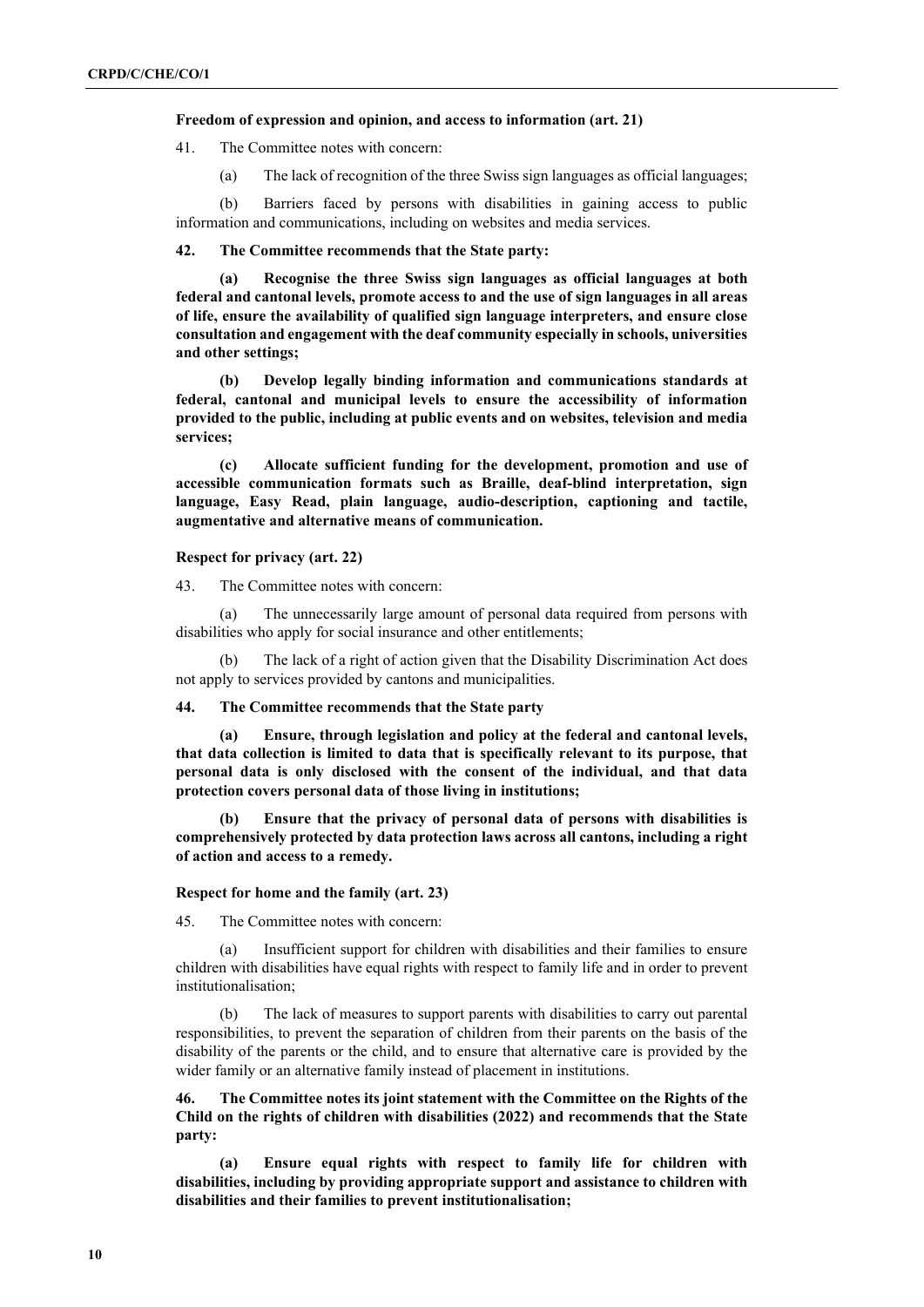**(b) Provide specific support services to parents with disabilities; prohibit the separation of children from their parents on the basis of disability of either the child or one or both of the parents; and ensure that alternative care is provided only within the wider family or in an alternative family instead of placement in institutions, including group homes.** 

### **Education (art. 24)**

47. The Committee notes with concern:

(a) The high number of children in segregated educational settings, and the application of the Special Pedagogic Convention to stream children with disabilities into special education;

(b) The lack of resources in mainstream schools to support inclusive education, including lack of sign language bilingual education, reasonable accommodation and teachers with specialist inclusive pedagogical qualifications in mainstream schools;

(c) Barriers to accessing vocational training and higher education faced by students with disabilities, particularly those with intellectual or psychosocial disabilities.

### **48. Recalling its general comment No. 4 (2016), the Committee recommends that the State party:**

**(a) Introduce a constitutional right to inclusive education and develop a comprehensive strategy for implementing quality, inclusive education for all children with disabilities, including those with intellectual or psychosocial disabilities and autistic children, with specific targets, timelines, budgets, the transfer of resources from special schools, and inclusive education curricula and teacher qualifications at the federal and cantonal levels;**

**(b) Ensure that the application of the Special Pedagogic Convention and cantonal policies does not result in the streaming of children with disabilities into special education, and upholds their right to inclusive education;**

**(c) Ensure that persons with disabilities are able to participate in accessible, inclusive higher education, including through the provision of reasonable accommodation, and that they have access to inclusive certified basic vocational and professional training programmes.**

## **Health (art. 25)**

49. The Committee notes with concern:

(a) Barriers faced by persons with disabilities in gaining access to gendersensitive, accessible health care, including accessibility in primary and specialist health services, the lack of reasonable accommodation, prejudices about persons with disabilities across medical specialities, and fee restrictions that prevent compensation for additional disability-related expenses;

(b) The lack of sufficient community-based, non-coercive mental health services and supports, and that 400 new places are being established in mental health institutions;

(c) Insufficient measures to ensure equal access to quality, age-appropriate sexual and reproductive health services and sex education for all persons with disabilities, particularly women and girls with disabilities.

### **50. The Committee recommends that the State party:**

**(a) Ensure that persons with disabilities have access to quality, gendersensitive and affordable health care services across the federal and cantonal levels without discrimination, including by ensuring the implementation of accessibility standards and the provision of reasonable accommodation by public and private health providers;**

**(b) Develop professional training and continuing education for public and private health professionals on the human rights of persons with disabilities and the**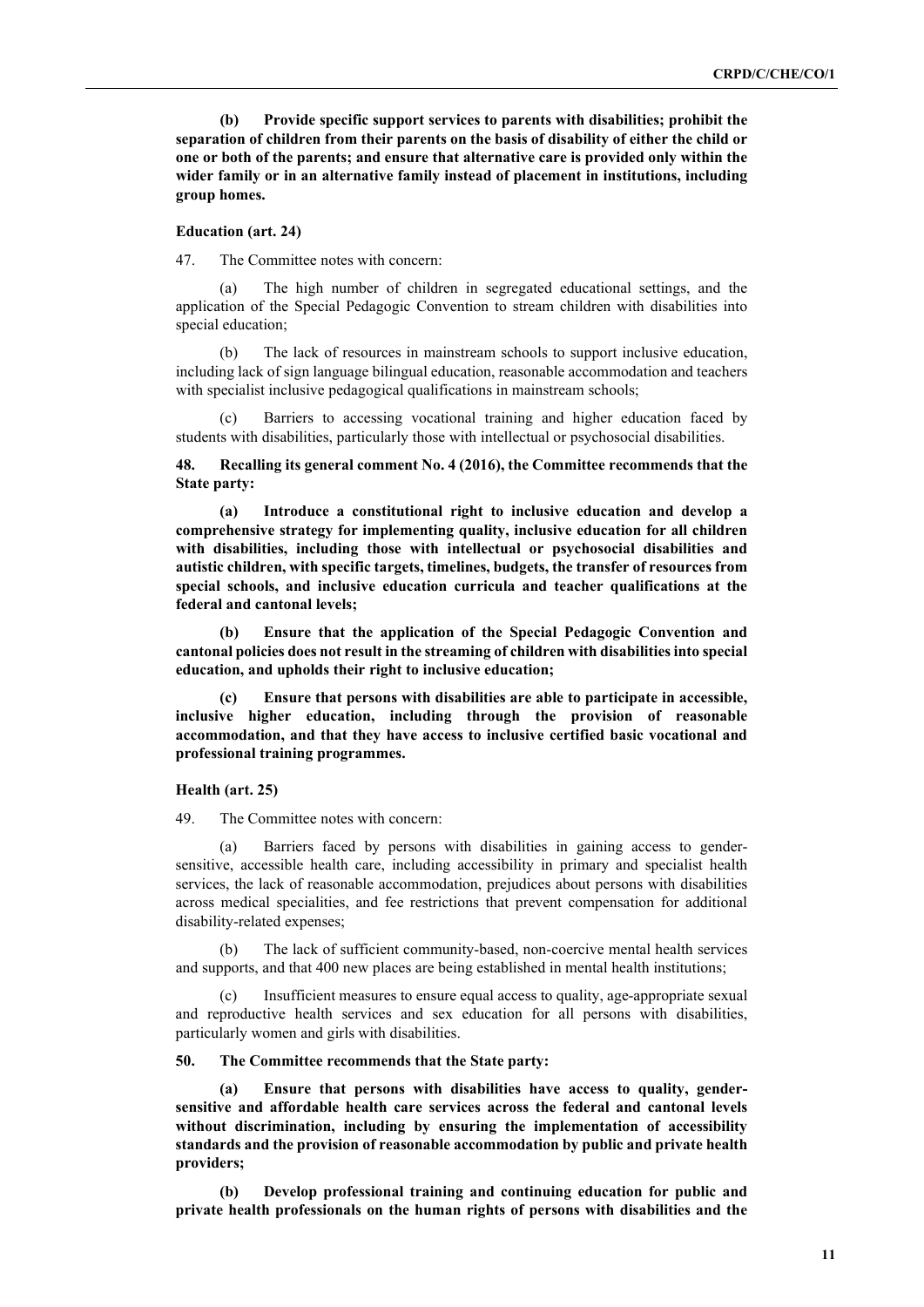**requirement for accessibility and reasonable accommodation in all aspects of health care provision;** 

**(c) Implement effective measures to eliminate fee restrictions that prevent compensation for additional disability-related expenses;**

**(d) Develop, in close consultation with organisations of persons with psychosocial disabilities, non-coercive, community based mental health supports that are based on the principles and standards of the Convention across all cantons;** 

**(e) Ensure that quality, age-appropriate sexual and reproductive health services and sex education are inclusive and accessible to all persons with disabilities, in particular women and girls with disabilities and those still in institutions.**

#### **Work and employment (art. 27)**

51. The Committee notes with concern:

The segregation of persons with disabilities in the "protected labour market" with very low wages and limited opportunities to transition to the open labour market;

(b) Barriers faced by persons with disabilities in accessing employment in the open labour market resulting in high unemployment rates, in particular for women with disabilities.

**52. The Committee recommends that the State party, in close consultation and active involvement of organisations of persons with disabilities:**

**(a) Develop and implement a comprehensive action plan to harmonise the federal and cantonal competencies, and enable the transition of persons with disabilities from the "protected labour market" to the open labour market in the private and public sectors, with equal remuneration for work of equal pay, in inclusive work environments and with opportunities for professional development;**

**(b) Take measures across federal, cantonal and municipal levels to ensure that persons with disabilities can access employment in an inclusive open labour market in the public and private sectors without discrimination;** 

**(c) Develop and implement measures to increase the employment of persons with disabilities in the open labour market, including in the private sector, through appropriate policies, such as targets, affirmative action programmes and incentives, including policies specifically aimed at increasing employment for women with disabilities.**

#### **Adequate standard of living and social protection (art. 28)**

53. The Committee notes with concern:

(a) The disproportionately high risk of poverty among persons with disabilities and insufficient support for disability-related expenses, the lack of recognition of the relationship between poverty and disability and no specific measures for persons with disabilities in the 2019-2024 plan for the implementation of poverty reduction measures;

(b) Barriers for persons with disabilities, including for "late-diagnosed" autistic adults and those deemed to be "not disabled enough", to meet eligibility criteria for invalidity insurance and other social security schemes.

## **54. The Committee recommends that the State party:**

**(a) Mainstream the specific needs of persons with disabilities into the plan for the implementation of poverty reduction measures and ensure poverty reduction measures are taken at federal, cantonal and municipal levels;**

**(b) Review eligibility criteria and assessment provisions concerning invalidity insurance and other social security benefits and schemes to ensure coverage for all persons with disabilities.**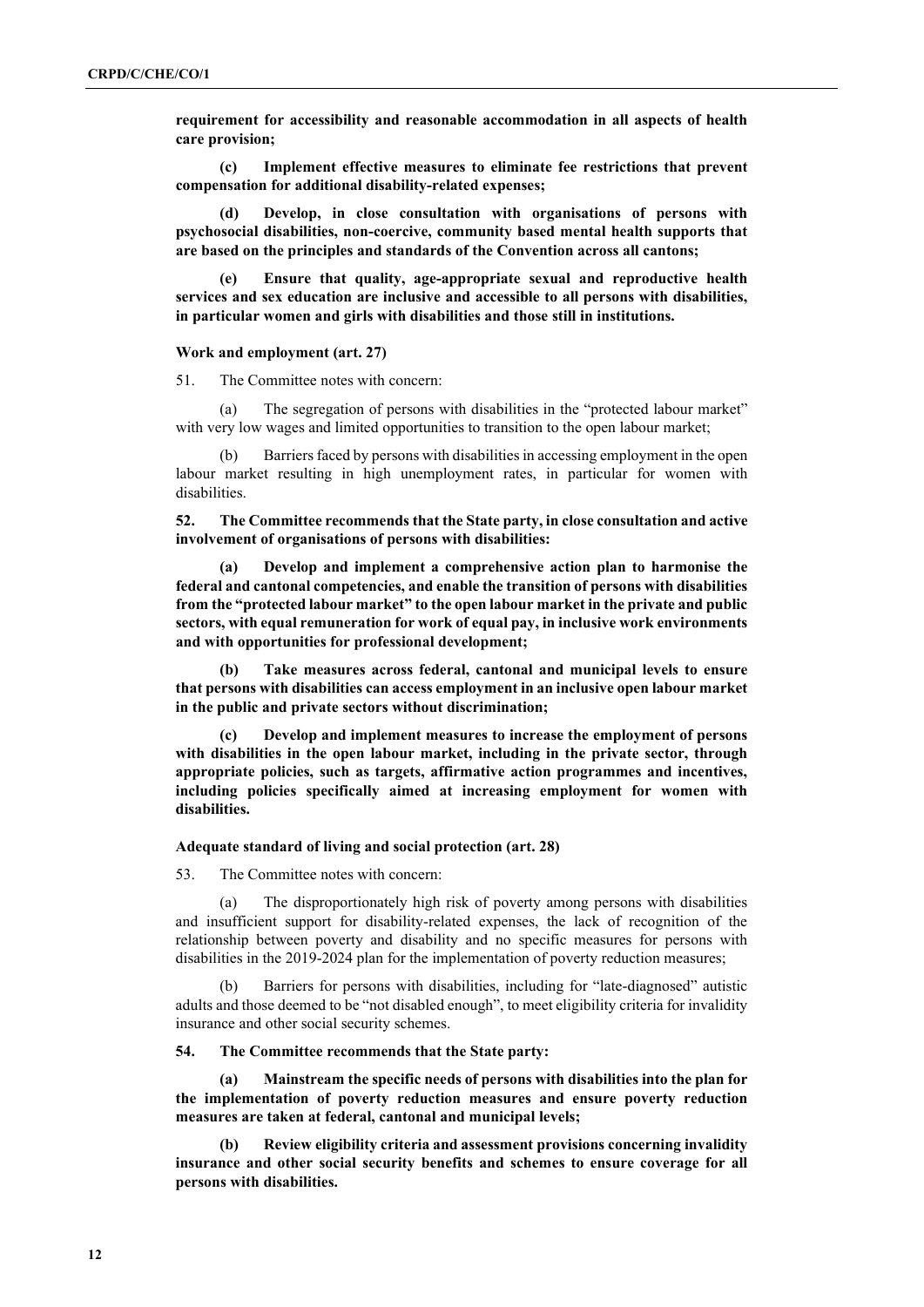#### **Participation in political and public life (art. 29)**

55. The Committee notes with concern:

(a) Persons with disabilities deemed as "permanently incapable of discernment" are excluded from exercising their right to vote at the federal and cantonal levels;

The under-representation of persons with disabilities in political and public life including decision-making positions;

(c) Reports of persons with disabilities losing their social insurance benefits due to their participation in political and public life, which authorities deemed as proof that they are able to work.

**56. The Committee recommends that the State party:**

**(a) Repeal all legal provisions at the federal and cantonal levels that result in persons with disabilities, in particular those with intellectual and psychosocial disabilities, being denied their right to vote;** 

**(b) Ensure that persons with disabilities can effectively and fully participate in political and public life on an equal basis with others, directly or through freely chosen representatives, including by ensuring accessibility of the voting process to all persons with disabilities, including those in institutions, and by providing opportunities and support for persons with disabilities to be politically active and stand for election in all cantons and at the federal level;**

**(c) Establish mechanisms to ensure the right of all persons with disabilities to participate in political and public life, including through advocacy, without incurring penalties or reprisals, such as disqualification from receiving social insurance benefits and other entitlements.**

#### **Participation in cultural life, recreation, leisure and sport (art. 30)**

57. The Committee notes with concern the insufficient measures to implement the Marrakesh Treaty and to recognize the specific cultural and linguistic identity of deaf persons.

**58. The Committee recommends that the State party:**

**(a) Strengthen measures to implement the Marrakesh Treaty to Facilitate Access to Published Works for Persons Who Are Blind, Visually Impaired or Otherwise Print Disabled and to increase the availability of accessible published works;**

**(b) Recognize the specific cultural and linguistic identity of deaf persons, including sign languages and deaf culture.**

## **B. Specific obligations (arts. 31–33)**

#### **Statistics and data collection (art. 31)**

59. The Committee notes with concern:

(a) That there is no comprehensive disability data framework across all levels of government to collect, analyse and disseminate disaggregated data on the situation of persons with disabilities in all areas of life;

(b) The lack of collection of disaggregated data in international cooperation.

## **60. The Committee recommends that the State party:**

**(a) Develop a comprehensive disability data framework across the federal, cantonal and municipal levels for the collection, analysis and dissemination of disaggregated data on persons with disabilities across all areas of life;**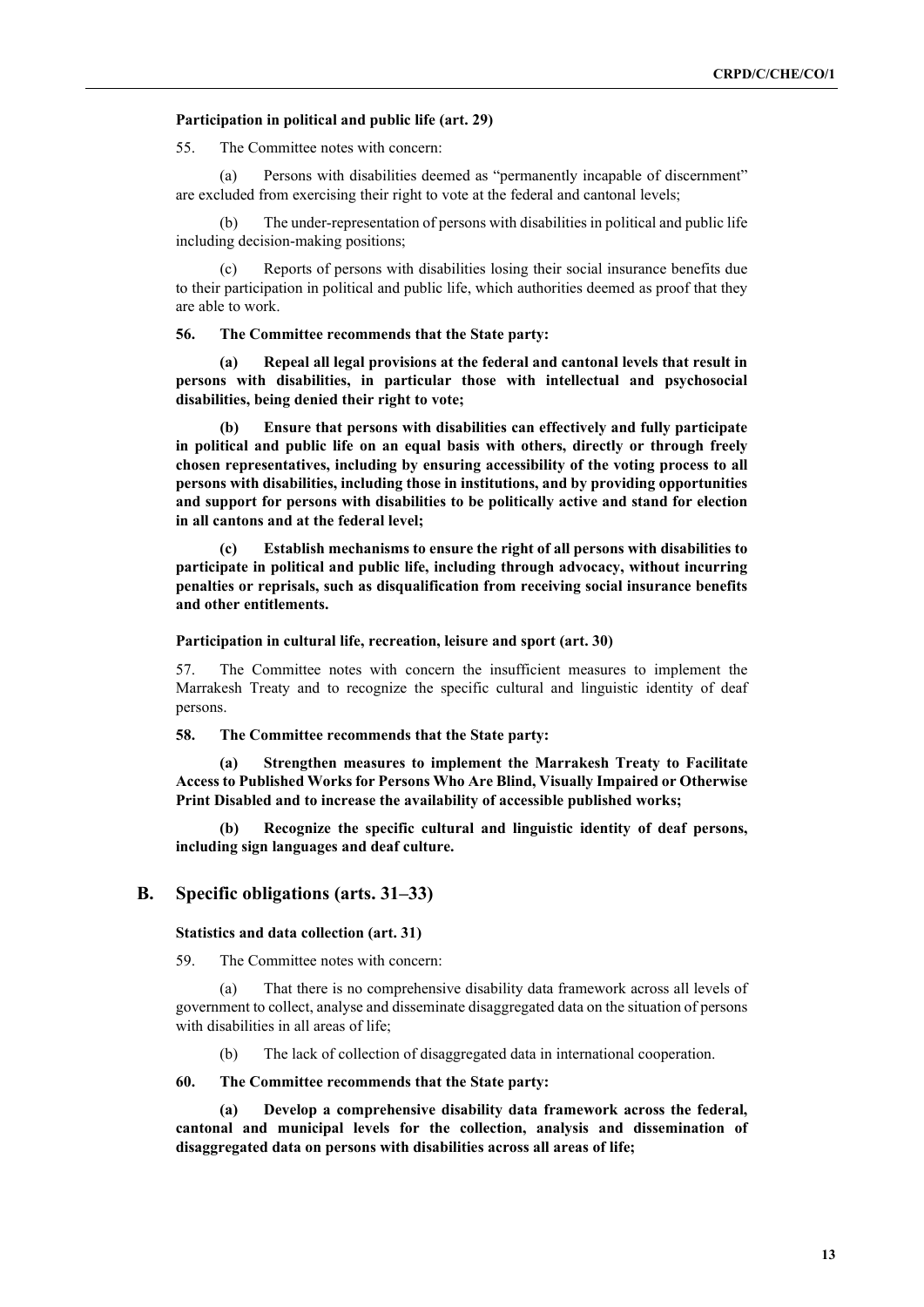**(b) Promote independent and inclusive research, in partnership with persons with disabilities, to provide an evidence-base to inform disability-related policies and programmes;**

**(c) Collect and disaggregate data on disability in all humanitarian and development programmes.** 

#### **International cooperation (art. 32)**

61. The Committee notes with concern that strategies and programmes on international cooperation do not recognize the cross-cutting nature of disability, and are not developed in close consultation and active involvement of organizations of persons with disabilities in line with the Committee's general comment No. 7 (2018).

#### **62. The Committee recommends that the State party:**

**(a) Adopt guidelines to ensure that all international cooperation programmes are disability-inclusive and harmonized with the Convention, and do not result in the segregation of persons with disabilities;** 

**(b) Implement measures to ensure that persons with disabilities, including women with disabilities, through their representative organizations are closely consulted and actively involved in the design, development, monitoring and evaluation of strategies and programmes on international cooperation;** 

**(c) Consistently apply the OECD DAC disability marker in all humanitarian and development projects and ensure training in its application.** 

## **National implementation and monitoring (art. 33)**

63. The Committee notes with concern:

(a) That the current coordination mechanism within the government lacks the capacity to mainstream the Convention across all sectors and levels of government, particularly at cantonal levels, and that only four cantons have disability focal points;

(b) The lack of an independent national human rights institution;

(c) The lack of information about formal mechanisms to ensure the participation of persons with disabilities and their representative organizations in monitoring the Convention.

#### **64. The Committee recommends that the State party:**

**(a) Strengthen the government mechanism for coordinating and monitoring the implementation of the Convention at federal and cantonal levels, designate disability focal points in all cantons to implement the Convention, and build their capacity to mainstream the rights of persons with disabilities across all sectors and levels of government;**

**(b) Establish an independent national human rights institution with a broad human rights protection mandate and adequate human, technical and financial resources, in conformity with the principles relating to the status of national institutions for the promotion and protection of human rights (Paris Principles);**

**(c) Ensure that persons with disabilities, including children with disabilities, through their representative organizations are effectively involved and participate fully in monitoring the implementation of the Convention.**

## **IV. Follow-up**

**Dissemination of information**

**65. The Committee emphasizes the importance of all the recommendations contained in the present concluding observations. With regard to urgent measures that**